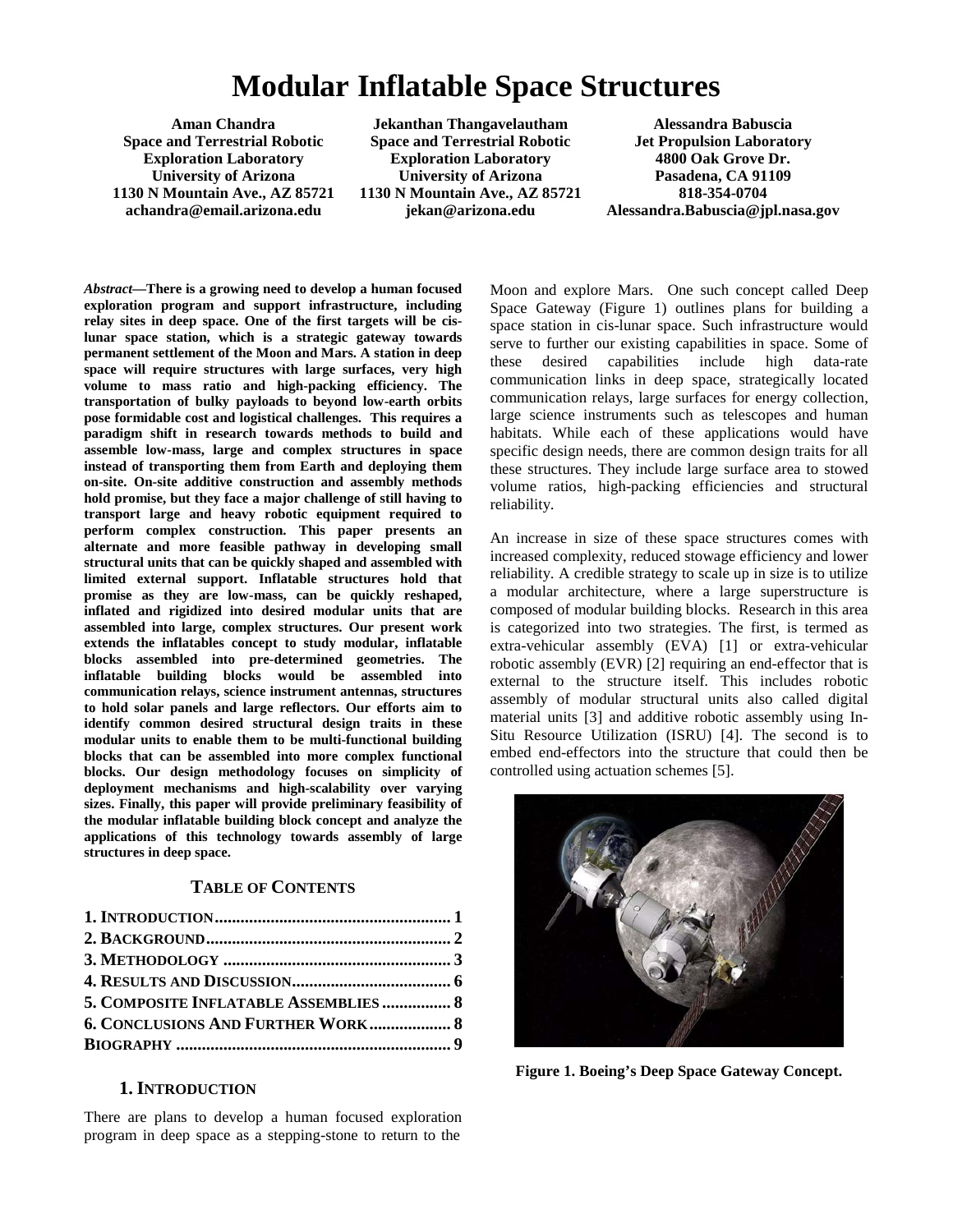These strategies are promising because the structural units can be compacted and have high redundancy. However, they need to carry the robotic equipment, which is bulky. Additionally, this equipment can be mechanically complex introducing multiple potential failure modes. These factors effectively bound the scalability and structural reliability of these systems.

In this paper, we propose a strategy that eliminates or minimizes the need for active end-effector elements and enable structural 'self-assembly'. Our strategy is to enable mechanical simple build blocks with high scalability. We propose the use of pneumatic inflatable modules which possess the ability to be passively activated and controlled without complex robotic end-effectors external or internal to the system. Methods for tuning the structural behavior of these modules are discussed using passively activated chemical sublimate powders [6]. We then go onto develop a method to characterize the reliability of such structures in deep space.

## **2. BACKGROUND**

<span id="page-1-0"></span>Pneumatic inflatables have been successfully applied for space structures since the 1950's [7]. Their mechanical simplicity and ability to be built into large low-mass structures has had renewed interest with Bigelow's inflatable habitat aboard the International Space Station (ISS) [8]. This section presents the background that serves as a starting point for our analysis.

#### *Pneumatic Inflatable Modules - Structural Behavior*

Inflatables are structurally complex due to their dynamic behavior since their structural properties show non-linear variations with scale [9]. The steady-state behavior of such structures is better understood and modelled and is the focus here. It is possible to linearly approximate inflatable membrane behavior reliably for smaller membrane thickness to area ratios [10]. This leads us to study smaller inflatable modules in the assembly of larger structures.

Based on the tensioned field theory [11], a scale tensile membrane gives rise to uncontrolled features such as wrinkle formation and regional membrane buckling. The structural behavior of an inflatable beam is characterized into pre-wrinkling and post-wrinkling phases. Wrinkle formation takes place instantly as a load is applied on thin pneumatic membranes. The membrane loses its load carrying ability once the wrinkle propagates through its circumference.

At this point, the membrane buckles and is unable to carry any load. Comer and Levy [12] modelled the bending moment of inflatable membranes using beam theory approximations. Their model as can be extended to include membrane thickness effects as described below:

$$
\frac{M(x)}{pr^3} = \frac{\pi (2\pi - 2\theta_o + \sin 2\theta_o)}{4[(\pi - \theta_o)\cos \theta_o + \sin \theta_o]}
$$
(1)

Where  $M(x)$  represents the net-bending moment developed in a simply supported cylindrical membrane of radius *r* and internal pressure  $p$ ,  $\theta$ <sup>*o*</sup> is the critical buckling angle and is calculated based on the applied load *W*. Equation (1) can be used to model inflatable behavior using Euler – Bernoulli beam theory as described by the following equations:

$$
\frac{d^2 y}{dx^2} = \frac{M(x)}{EI_1}
$$
\n
$$
\frac{d^2 y}{dx^2} = \frac{M(x)}{EI_2}
$$
\n(2)

Where *y* is the total deflection of the beam, *E* is the Young's modulus of elasticity of the membrane. *I1* and *I2* are moments of inertia before and after wrinkling respectively [13]. *I1* and *I2* are calculated as:

$$
I_1 = \pi r^3 t
$$
  
\n
$$
I_2 = r^3 t (\pi - \theta_0 + (\sin 2\theta_0)/2)
$$
\n(3)

The wrinkling behavior and thus load bearing capacity of these elements are proportional to the equilibrium pressure, *p,* inside them. We propose the use of sublimate powders as the source of pressure forming gas.

#### *Passive membrane activation – Chemical Sublimates*

Sublimate powders are known to undergo phase transformations from a solid into gas at phases close to their triple point. This state of a powder is described by ambient pressure and temperature. For a solid to convert into a gas, enough energy needs to be supplied to break the crystalline bond energies [14]. This energy is referred to as the sublimation enthalpy (*ΔHsub*). The equipartition law [15] provides a reasonable approximation to calculating sublimation enthalpy as follows:

$$
\Delta H_{sub}(p,T) = -U_{Lattice\_energy}(p,T) - 2RT \tag{4}
$$

Here  $U_{Lattice Energy}$  is the energy required for molecules to break their crystal lattice and convert to gas, *R* is the universal gas constant,  $T$  is temperature,  $p$  is the ambient pressure. In vacuum, *ΔHsub* decreases dramatically and sublimation can be achieved isothermally [14]. Hence, these powders can be used to produce gas passively in vacuum.

Using Reynold's transport theorem [15], the mass flow rate of conversion from solid to gas is given as:

$$
\frac{dm}{dt} = \alpha \sqrt{\frac{M}{2\pi RT}} (p_{eq} - p) \tag{5}
$$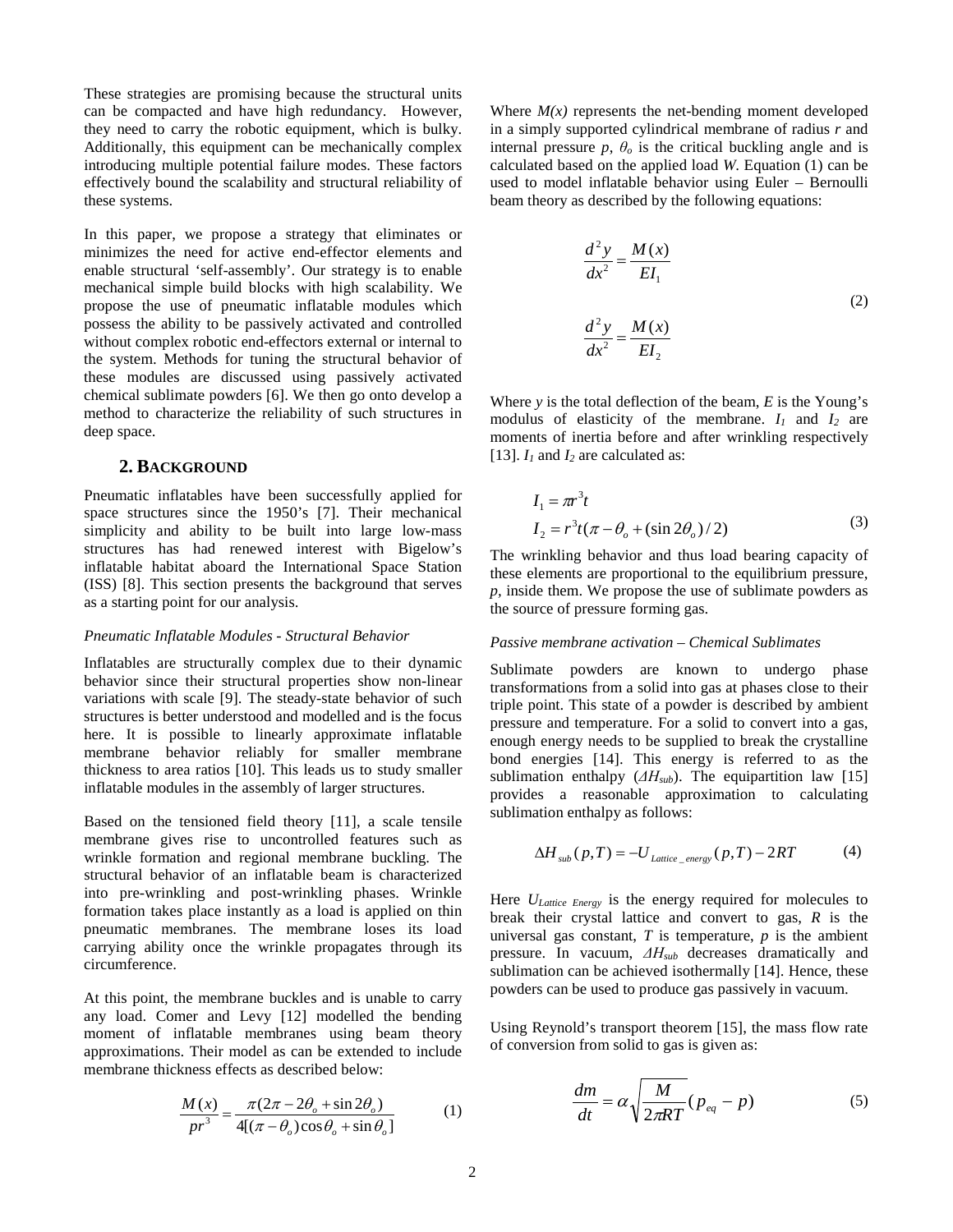Here  $\alpha$  is a material specific proportionality constant,  $M$  is the molecular mass,  $R$  is the gas constant and  $p_{eq}$  is the equilibrium vapor pressure of the sublimate.

## *Passive membrane pressure control*

The sublimation process stops once ambient pressures approach the sublimate's natural vapor pressure at a given temperature as described below:

$$
p_{eq} = \beta \sqrt{\frac{2\pi R}{M}} T e^{-\frac{\lambda}{RT}}
$$
 (6)

Here, *β* and *λ* are material specific constants. As a result, this excludes the requirement of an external active pressure controller, making the process simple and reliable



**Figure 2. Equilibrium Pressure vs Temperature**

Figure 2 shows a plot of equilibrium pressure given by (6) for benzoic acid. The results are extrapolated to find operating pressures at room temperature. The equilibrium pressure for benzoic acid was found to be 0.345 Pa at 25º C.

## *Reliability Assessment: Inflatable gas leakage*

The greatest threat to pneumatic inflatables in space is from micrometeoroid impact. Standard ballistic equations [18] are used to develop equations that describe the damage due to micro-meteor impact. These equations use NASA's micrometeoroid-engineering model (MEMR2) [19] that includes direction probabilistic flux densities as a function of micrometeoroid mass and velocity distributions.



**Figure 3. Interplanetary flux calculated at 1au using MEMR 2 [20]**



**Figure 4. Interplanetary flux as measured by the Canadian Meteoroid Observation Radar (CMOR) at 1 AU [20]**

The next section describes our method of designing composite inflatables with tunable modular sub- inflatables.

We describe strategies to use inflatable structural properties and sublimate powders to develop composite structures. We investigate methods to develop stiffer assemblies that can deployed into pre-determined shapes. In addition, we develop methods to incorporate statistical meteoroid data with ballistic limit state equations. This is then used to understand the feasibility of such inflatable modules in outer space conditions.

# **3. METHODOLOGY**

<span id="page-2-0"></span>We begin with an analysis of the load-bearing and load transfer characteristics of inflatable beam elements. These units can be assembled in more than one spatial dimensions to yield an assembly of any arbitrary shape. The purpose of this analysis is to arrive at a basis for sizing such units that may then be used in increasingly complex designs.

Following this, we consider test assemblies of these inflatable units in one and two spatial dimensions. Inflatable pressure induced deflections are studied to understand passive shape control character of these structures. Sublimate powders exert equilibrium pressures in the range of 0.1 to 1 Pa. We base our calculations on Mylar membranes with parameters listed in the following table:

#### **Table 1. Analysis parameters**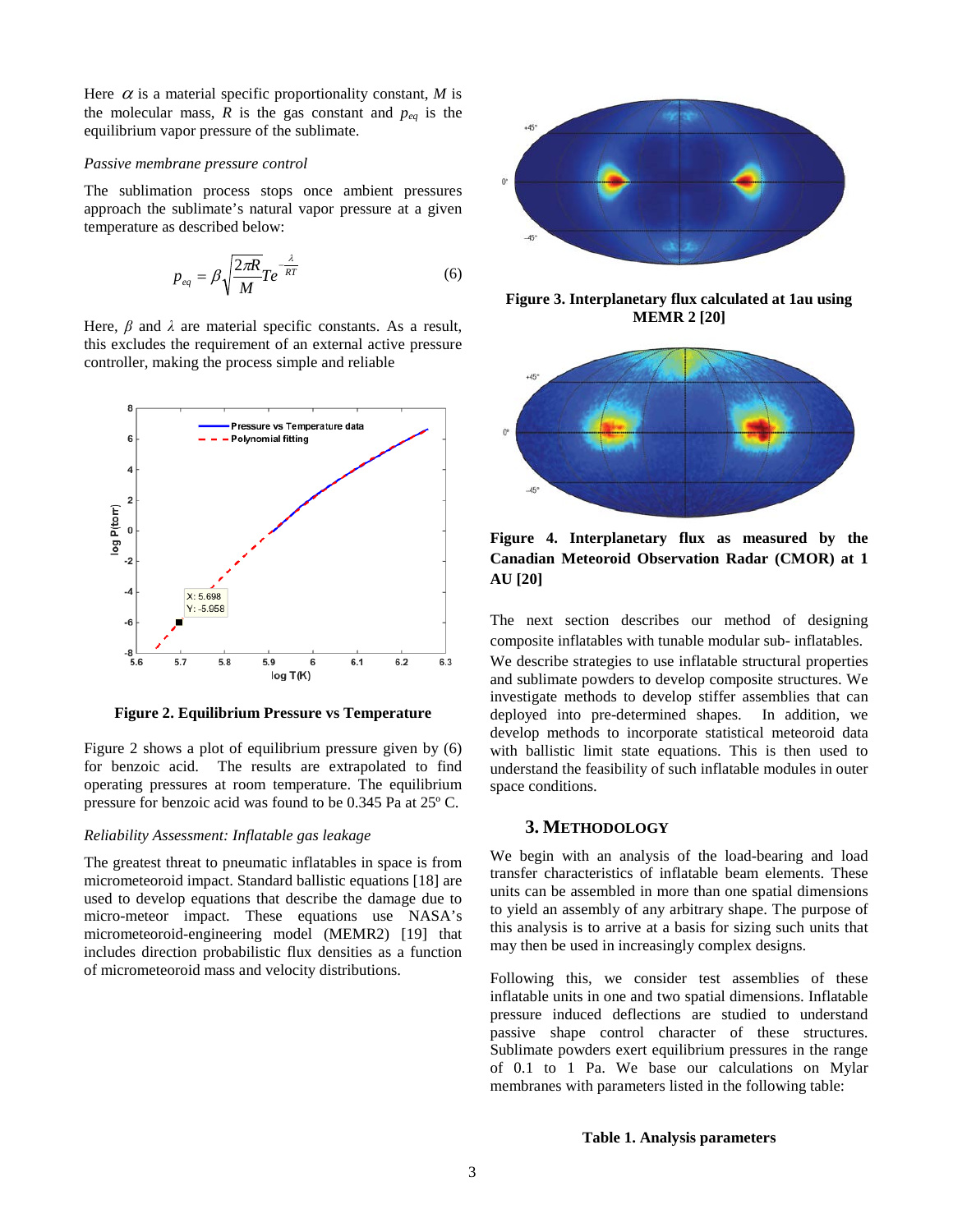| <b>Parameter</b>            | Value         |
|-----------------------------|---------------|
| Sublimate vapor<br>pressure | $0.1$ to 1 Pa |
| Mylar thickness             | $20 \mu m$    |
| Young's Modulus             | 0.34 GPa      |

Finally, we develope a strategy to assess the reliability of such structures in space from the threat of micrometeoroid impact damage. NASA's MEMR 2 space environment model data is used for statistical quantification of mass and velocity distributions.

## *Modular Inflatables: Load bearing characteristics*

An inflatable beam model is shown in Figure 5. The primary forces modelled on the inflatable beam include pressure induced axial force, pressure induced tensile hoop stress, external distributed tip loads and moments.



**Figure 5. An inflatable beam model.**

Equation (7) is solved for *θo* by varying loads acting on a single inflatable unit. In the limit, as *θo* approaches *π* radians, the module reaches it's theoretical load bearing capacity and is no longer able to act as a structural unit [16]

$$
F(\theta_o) = \frac{\pi (2\pi - 2\theta_o + \sin 2\theta_o)}{4[(\pi - \theta_o)\cos \theta_o + \sin \theta_o]} - \frac{M(x)}{pr^3}
$$
(7)

## *Modular Inflatables: Structural assembly*

Euler-Bernoulli beam theory approximations are extended to study assemblies of modular inflatable units in the *x* and *y*-dimensions as shown in Figures 6 and 7. In the case of a one dimensional assembly along the longitudinal axis as shown in Figure 6, the transverse forcess acting along each module and the hoop-stress generated in each module remain the same. The bending moment, however, changes with the addition of each module.



**Figure 6. 1D composite inflatable assembled longitudinally.**



 **Figure 7. 1D composite inflatable assembled laterally.**

To produce a stiff assembly, each module should be able to take on the increased bending moment offered by added modules. Figure 8 depicts contact loads:



**Figure 8. Interface loads – 1D longitudinal assembly.**

External loads are now distributed instead of point loads and the tip load for each unit is now modified to include the pressure difference at the interface. Equation (7) is derived for each inflatable unit and is fed into the beam equation to solve for deflection as follows:

$$
F(\theta_i) = \frac{\pi (2\pi - 2\theta_i + \sin 2\theta_i)}{4[(\pi - \theta_i)\cos \theta_i + \sin \theta_i]} - \frac{M(p_i, x)}{p_i r_i^3}
$$
(8)

The system of equations (9) is solved simultaneously to compute the total deflection in an assembly of *n* units.

$$
\frac{d^2 y_i}{dx^2} = \frac{M_i(\Delta p_i, x)}{EI_i}
$$
(9)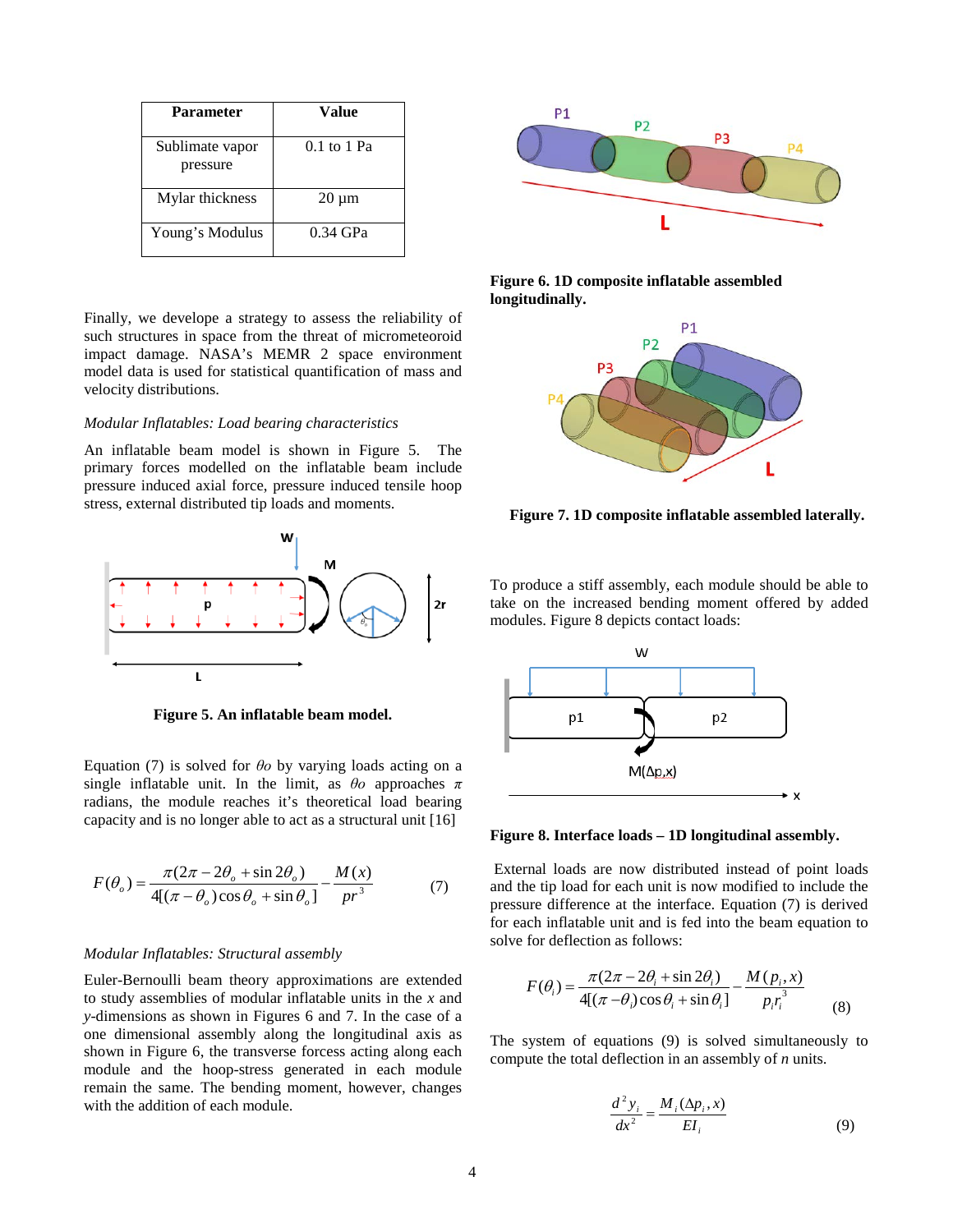In the case of one dimensional lateral assembly as shown in Figure 7, the interface conditions is shown in Figure 9.



**Figure 9. Interface loads – 1D lateral assembly.**

As can be seen, the total surface area available to carry tensile hoop stresses is now less than the original area due to contact between the two modules [16]. The bending siffness in this case can now be reformulated as a function of contact angle  $\varphi$  and solved numerically to find the total deflection. Note that the tip load *W* remains the same.

#### *Reliability Assessment –Inflatable modules*

The sublimate of choice should be able to provide enough make-up gas in the event of punctures due to micrometeoroid penetration. Hence, the mass flow rate of gas into a unit must be greater than or equal to the flow out. This is described below:

$$
\dot{Q}_{in} \ge \dot{Q}_{out} \tag{10}
$$

Flowrate into the inflatable is computed as [17]:

$$
\dot{Q}_{in} = \frac{\dot{M}RT}{mP_{eq}} \tag{11}
$$

Where  $M$  is the mass flowrate,  $R$  is the universal gas constant, *m* is the molecular mass, *T* is the absolute temperature and  $P_{eq}$  is calculated using equation (6). The flowrate out of the inflatable is computed as the product of time averaged damage area *A* and molecular mobility as follows:

$$
\dot{Q}_{out} = \left(\frac{\sum A_i p_i M_{tot}}{time}\right) \sqrt{\frac{kT}{2\pi m}}
$$
(12)

*Pi* denotes the probability of successful penetration, *k* is Boltzmann's constant at temperature *T* and *m* is the gas's molecular mass. An impact equation is obtained for Mylar membranes using the hypervelocity ballistic impact equations [18] described below:

$$
0.9^{\frac{2(nL-1)}{3}} \left( \frac{9m_M v_M^2}{\left(2\pi \rho_{mylar} \zeta_{mylar}\right)} \right)^{1/3} \ge \tau \tag{13}
$$

Equation (13) shows the condition for successful penetration [19], where  $m_M$  represents meteoroid mass,  $v_M$  represents velocity, *nL* stands for number of membrane layers*, ρmylar* the density of Mylar, *ζMylar* is the specific heat capacity of Mylar and  $\tau$  is the thickness of the layer.

To compute the average impact probability *Pi*, the NASA MEMR 2 model [20] was used in equation (13). A circular orbit at an altitude of 370 km was analyzed using a commercial software package, STK, to obtain the spacecraft's state vectors. The state vectors were fed into the MEMR 2 model to obtain directionally average flux distributions as shown.



**Figure 10. Micro-meteoroid flux distribution at 370 km**

In the case of *n* inflatable modules covering the same area in space as a single large unit, the total probability of failure is written as follows:

$$
P_{failure}(n) = \left(\frac{1}{n^2}\right) P_{failure}(1) \tag{14}
$$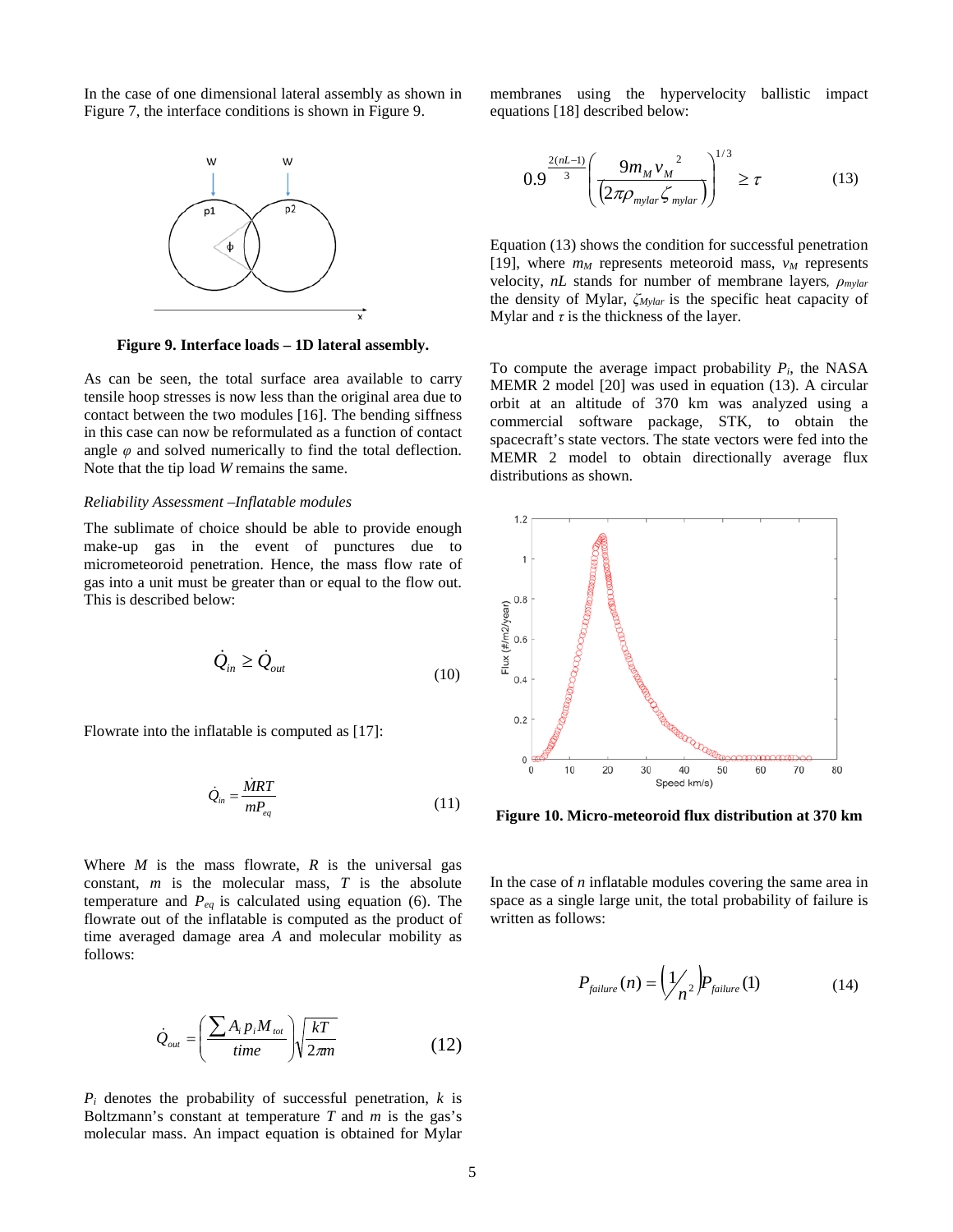# **4. RESULTS AND DISCUSSION**

#### <span id="page-5-0"></span>*Modular Inflatables: Load bearing characteristics*

Solutions to the non-linear equation (8) are plotted in Figure 11 against a test load of 1 N. In the limit, where the angle equals 180º, the membrane can no longer bear loads. Critical buckling angles against a tip load of 1 N show steady decrease with increasing pressure. However, as can be seen, the wrinkle region tends to travel longer along the length of the beam element. This suggests that the designed length of the inflatable would depend on the internal pressure created by the specefic sublimate powder used.



**Figure 11. Critical buckling angles - single inflatable units.**

Equation (1) relates the bending moments developed in areas where wrinkle formation starts to take place. Critical angles obtained earlier were used to compute the bending moment generated as a result of external loads.



**Figure 12. Bending moment variation – single inflatable units.**

These results are extended for one dimensional longitudinal assemblies to understand their structural character.

#### *Modular Inflatable Assembly: Load bearing characteristics*

Figure 13 shows a plot similar to Figure 11. This plot shows the solution to the buckling angle equation for a onedimensional assembly of two discrete modules assembled together. It can be observed that due to the distribution of external loads, the buckling of these membranes is 'delayed'.



**Figure 13. Critical buckling angles - modular inflatable assemblies**

This shows their ability to carry higher loads than single inflatable units. Bending moments generated are plotted in Figure 14. A comparison between Figures 14 and 12 shows a much reduced bending moment in the case of the single inflatable.



**Figure 14. Bending moment variation - modular inflatable assemblies**

It can be concluded from the above analysis, that a one dimensional assembly of modular inflatable units yeilds a stiffer structure as compared to single inflatable unit of the same overall size.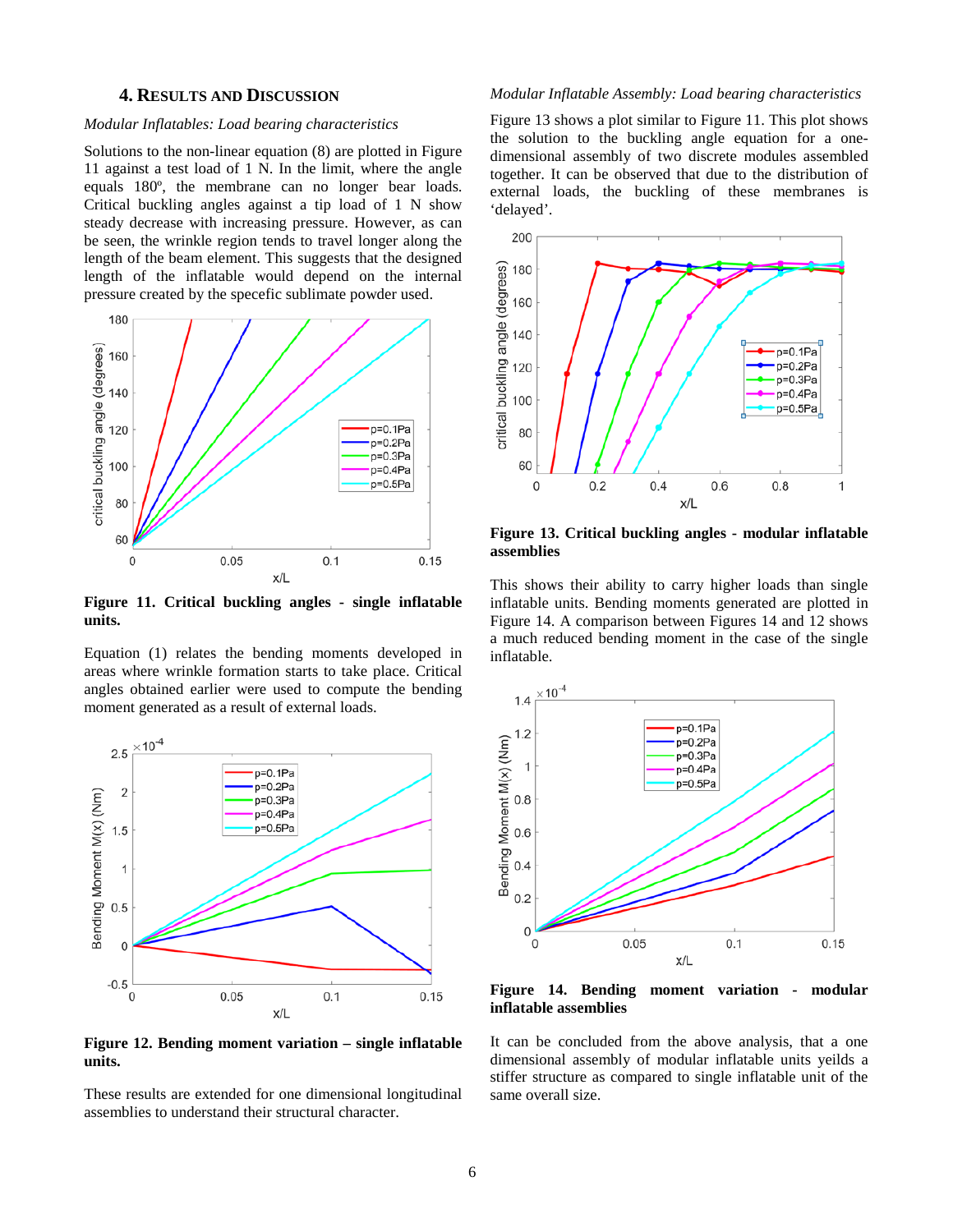#### *Modular Inflatable Assembly: deflection*

The enhancement in stuffness in the case of composite inflatable assemblies is exhibited by increased resistance to external loads. The constitutive equation formulated in the Euler-Bernoulli form is numerically solved to obtain deflection as a function of applied loads [13].



**Figure 15. inflatable beams - deflection characteristics** 

Figure 15 shows the response of inflatable units and composite beams to external loads. We observe similar deflections for higher applied loads in the case of assembled composites. The above results show that large assemblies of small inflatable units can provide significant structural benefits over large inflatable units. Additionally, modulating the internal pressures in these units can lead to pre-deflected composites of desired curvatures.

#### *Reliability Assessment –Inflatable modules*

Directional flux data obatined from MEMR2 was averaged to obtain Figure 10. The generated data was used in equation (13) to compute the average penetration depth as plotted in Figure 16.



**Figure 16. Penetration depth due to micrometeoroid impact**

From the above plot, we observe that the penetration of meteoroids shows greater sensitivity to their velocity distributions. This is due to ballistic considerations made in the model. The penetration depths thus obtained can be used for computing average damage area distribution as described by Equation 12.

## **5. COMPOSITE INFLATABLE ASSEMBLIES**

In this section, we look at the applying inflatable composite assemblies to large structures such as the next generation space station. Our approach has the potential to offer significant advantages over the proposed inflatable designs [8] in two key areas.

Most of the current inflatable technologies require a network of pneumatic mechanisms for inflatable activation. This limits the structures's scale and efficiency to much below its capacity while simultanously adding complexity and potential failure modes. Our approach of passive activation enables exploration of mechanically simple structural design concepts of much larger size.

Based on our analysis modultaing unit pressure by different powder combinations can potentially lead to structures of varying curvature and stiffness with minimal re-design and analysis. Figure 17 and 18 depict plausible composite assembly concepts



**Figure 17. Tubular composite assembly**



**Figure 18. Re-enforced double curve assembly**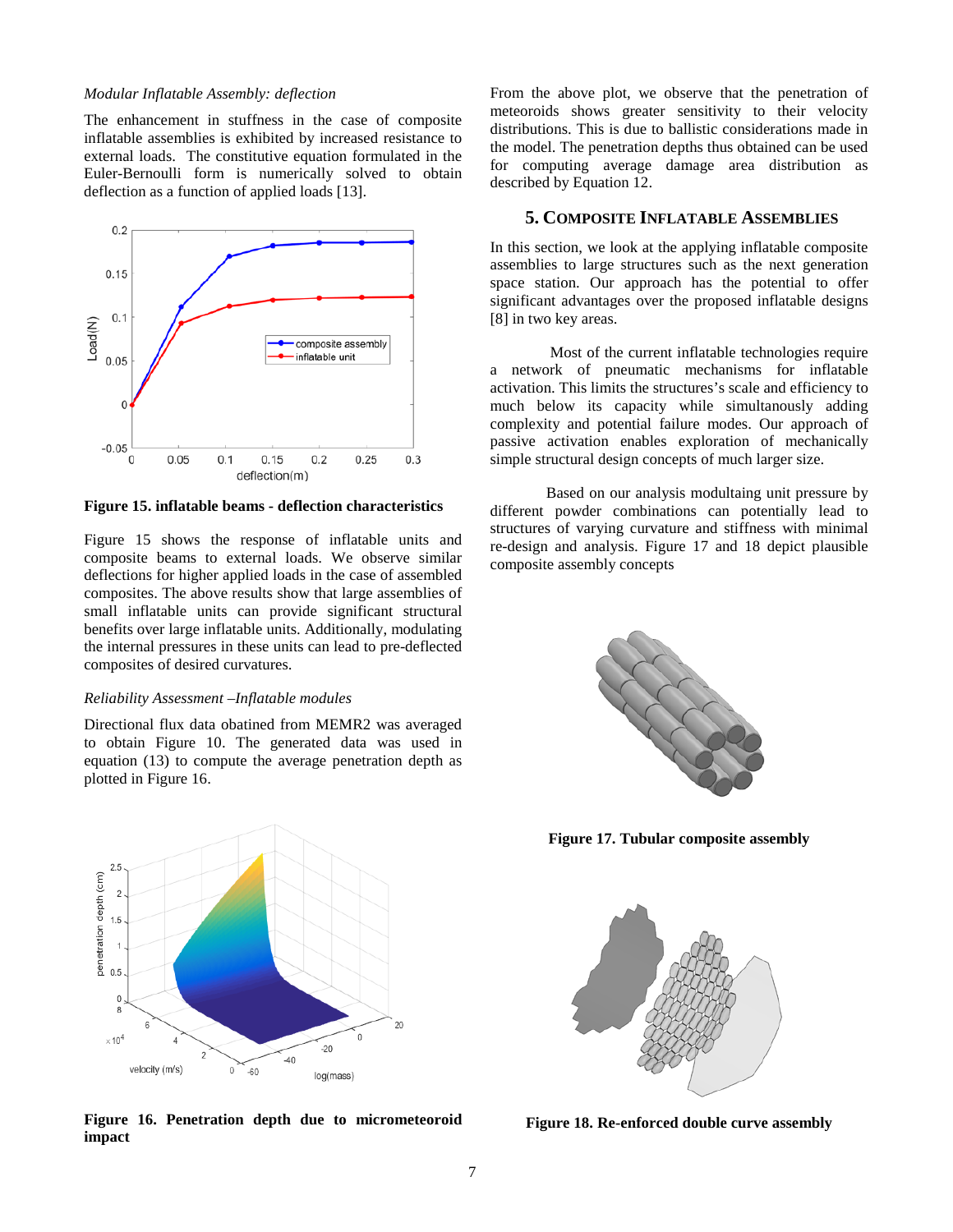Soft hinging and fastening concepts need to be incorporated into the design to facilitate complex assembly processes [21]. Enhancements to load bearing capacities can be facilitated using re-enforcing skins that can be incorporated into the stowage scheme.

# **6. CONCLUSIONS AND FURTHER WORK**

<span id="page-7-0"></span>The work presented in this paper shows preliminary feasibility of creating assemblies of pneumatic inflatable modules. Approximations to the steady-state behaviour of such modules using classical beam theory show higher stiffness and load bearing capabilties.

It can be concluded that chemical sublimate gas pressures can provide the needed tension for such structures. Additionally, since these powders can be activated using ambient conditions they do not require active end-effectors. This shows the potential scalability to large sizes without adding to mechanical complexity.Due to the sublimate gas being low pressure, there are limitations to their load bearing capacity. As shown in our analysis, this can mitigated to an extent through the usage of a combinations of inflatables with different powders producing different internal pressures. Further work is required to understand passive rigidization techniques to enhance the load bearing properties of these structures. An optimum sizing scheme will be required to ensure tuning of the structural properties.The ability for the sublimate to maintain a characteristic vapor pressures could enable design of superstructures with 'taut' and 'slack' regions. This property could be utilised to effect in-stu morphing into predetermined shapes.

Further work is required to understand the extent to which such structures can be scaled-up in size without external supporting features. An extension to the present model is being developed to better characterize the interfacial interactions between inflatable units in an assembly.

## **REFERENCES**

[1] Watson, Judith J., Timothy J. Collins, and Harold G. Bush. "A history of astronaut construction of large space structures at NASA Langley Research Center." *Aerospace Conference Proceedings, 2002. IEEE*. Vol. 7. IEEE, 2002.

[2] Bush, Harold G., et al. "The versatility of a truss mounted mobile transporter for in-space construction." (1988).

[3] Jenett, Benjamin, et al. "Design of multifunctional hierarchical space structures." *Aerospace Conference, 2017 IEEE*. IEEE, 2017.

[4] Doggett, William. "Robotic assembly of truss structures for space systems and future research plans." *Aerospace Conference Proceedings, 2002. IEEE*. Vol. 7. IEEE, 2002.

- [5] Jenett, Benjamin, et al. "Digital morphing wing: active wing shaping concept using composite lattice-based cellular structures." *Soft Robotics* 4.1 (2017): 33-48.
- [6] Babuscia, Alessandra, et al. "Inflatable antenna for CubeSat: fabrication, deployment and results of experimental tests." *Aerospace Conference, 2014 IEEE*. IEEE, 2014
- [7] Cadogan, David, J. Stein, and Mark Grahne. "Inflatable composite habitat structures for lunar and mars exploration." *Acta Astronautica* 44.7-12 (1999): 399-406.
- [8] Valle, Gerard, and Nathan Wells. "Bigelow Expandable Activity Module (BEAM) ISS Year-One." (2017)
- [9] Topping, A. D. "Shear deflections and buckling characteristics of inflated members." *Journal of Aircraft* 1.5 (1964): 289-292.
- [10] Leonard, Robert W., George W. Brooks, and Harvey G. McComb Jr. "Structural considerations of inflatable reentry vehicles." (1960)..
- [11] Stein, Manuel, and John M. Hedgepeth. *Analysis of partly wrinkled membranes*. Washington: National Aeronautics and Space Administration, 1961.
- [12] Main, John A., Steven W. Peterson, and Alvin M. Strauss. "Beam-type bending of space-based inflated membrane structures." *Journal of Aerospace Engineering* 8.2 (1995): 120-125.
- [13] Sakamoto, Hiraku, M. C. Natori, and Yasuyuki Miyazaki. "Deflection of multicellular inflatable tubes for redundant space structures." *Journal of spacecraft and rockets* 39.5 (2002): 695-700.
- [14] Prausnitz, John M., Rudiger N. Lichtenthaler, and Edmundo Gomes de Azevedo. *Molecular thermodynamics of fluid-phase equilibria*. Pearson Education, 1998.
- [15] Gurtin, Morton E. *An introduction to continuum mechanics*. Vol. 158. Academic press, 1982.
- [16] Rendall, Thomas CS, et al. "Static, buckling and dynamic behaviour of inflatable beams." *Proceedings of the 47th AIAA/ASME/ASCE/AHS/ASC Structures, Structural Dynamics, and Materials Conference*. 2006
- [17] Babuscia, Alessandra, et al. "Inflatable antenna for cubesats: Motivation for development and antenna design." *Acta Astronautica* 91 (2013): 322-332..
- [18] Christiansen, Eric L., and Justin H. Kerr. "Ballistic limit equations for spacecraft shielding." *International Journal of Impact Engineering* 26.1 (2001): 93-104.
- [19] Babuscia, Alessandra, Thomas Choi, and Kar-Ming Cheung. "Inflatable antenna for CubeSat: Extension of